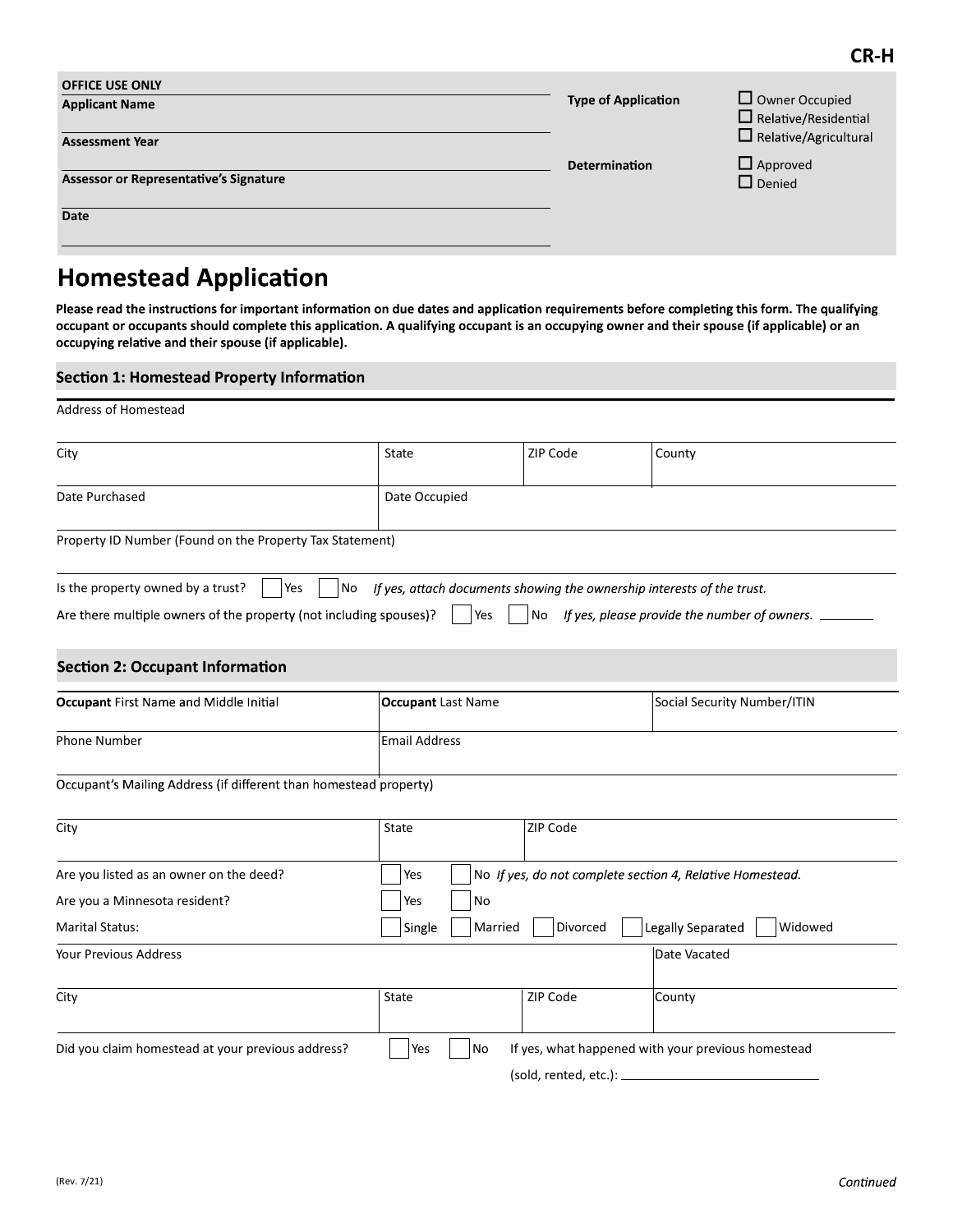| <b>Section 3: Spouse Information</b>                                                                                            |                      |                                    |                             |
|---------------------------------------------------------------------------------------------------------------------------------|----------------------|------------------------------------|-----------------------------|
| Spouse of Occupant First Name and Middle Initial                                                                                |                      | Spouse of Occupant Last Name       | Social Security Number/ITIN |
| Phone Number                                                                                                                    | <b>Email Address</b> |                                    |                             |
| Does the spouse occupy the property listed in Section 1?<br>Yes (List their previous address below)                             | No                   | (List their current address below) |                             |
| Address                                                                                                                         |                      |                                    | Date Vacated                |
| City                                                                                                                            | State                | ZIP Code                           | County                      |
| Complete sections 2a and 3a ONLY if there are other occupying owners not listed in section 2 or 3. If not, skip these sections. |                      |                                    |                             |
| <b>Section 2a: Additional Occupant Information</b>                                                                              |                      |                                    |                             |
| <b>Occupant</b> First Name and Middle Initial                                                                                   | Occupant Last Name   |                                    | Social Security Number/ITIN |
| Phone Number                                                                                                                    | Email Address        |                                    |                             |
| Occupant's Mailing Address (if different than homestead property)                                                               |                      |                                    |                             |
| City                                                                                                                            | State                | ZIP Code                           |                             |

| <b>Occupant First Name and Middle Initial</b>                     | <b>Occupant Last Name</b> |           | Social Security Number/ITIN                                       |
|-------------------------------------------------------------------|---------------------------|-----------|-------------------------------------------------------------------|
| <b>Phone Number</b>                                               | <b>Email Address</b>      |           |                                                                   |
| Occupant's Mailing Address (if different than homestead property) |                           |           |                                                                   |
| City                                                              | State                     | ZIP Code  |                                                                   |
| Are you listed as an owner on the deed?                           | Yes                       |           | No If yes, do not complete section 4, Relative Homestead.         |
| Are you a Minnesota resident?                                     | No<br>Yes                 |           |                                                                   |
| <b>Marital Status:</b>                                            | Single<br>Married         | Divorced  | Legally Separated<br>Widowed                                      |
| Your Previous Address                                             |                           |           | Date Vacated                                                      |
| City                                                              | State                     | ZIP Code  | County                                                            |
| Did you claim homestead at your previous address?                 | Yes<br>No                 |           | If yes, what happened with your previous homestead (sold, rented, |
|                                                                   |                           | $etc.$ ): |                                                                   |

| <b>YOUT PTEVIOUS ADDITESS</b>                            |                                               |          | pate vacated                                                      |
|----------------------------------------------------------|-----------------------------------------------|----------|-------------------------------------------------------------------|
| City                                                     | State                                         | ZIP Code | County                                                            |
| Did you claim homestead at your previous address?        | Yes<br>No                                     |          | If yes, what happened with your previous homestead (sold, rented, |
|                                                          |                                               |          |                                                                   |
| Section 3a: Additional Spouse Information                |                                               |          |                                                                   |
| Spouse of Occupant First Name and Middle Initial         | <b>Spouse of Occupant Last Name</b>           |          | Social Security Number/ITIN                                       |
| Phone Number                                             | <b>Email Address</b>                          |          |                                                                   |
| Does the spouse occupy the property listed in Section 1? |                                               |          |                                                                   |
| Yes (List their previous address below)                  | $\vert$ No (List their current address below) |          |                                                                   |
| Address                                                  |                                               |          | Date Vacated                                                      |
|                                                          | State                                         | ZIP Code | County                                                            |
| City                                                     |                                               |          |                                                                   |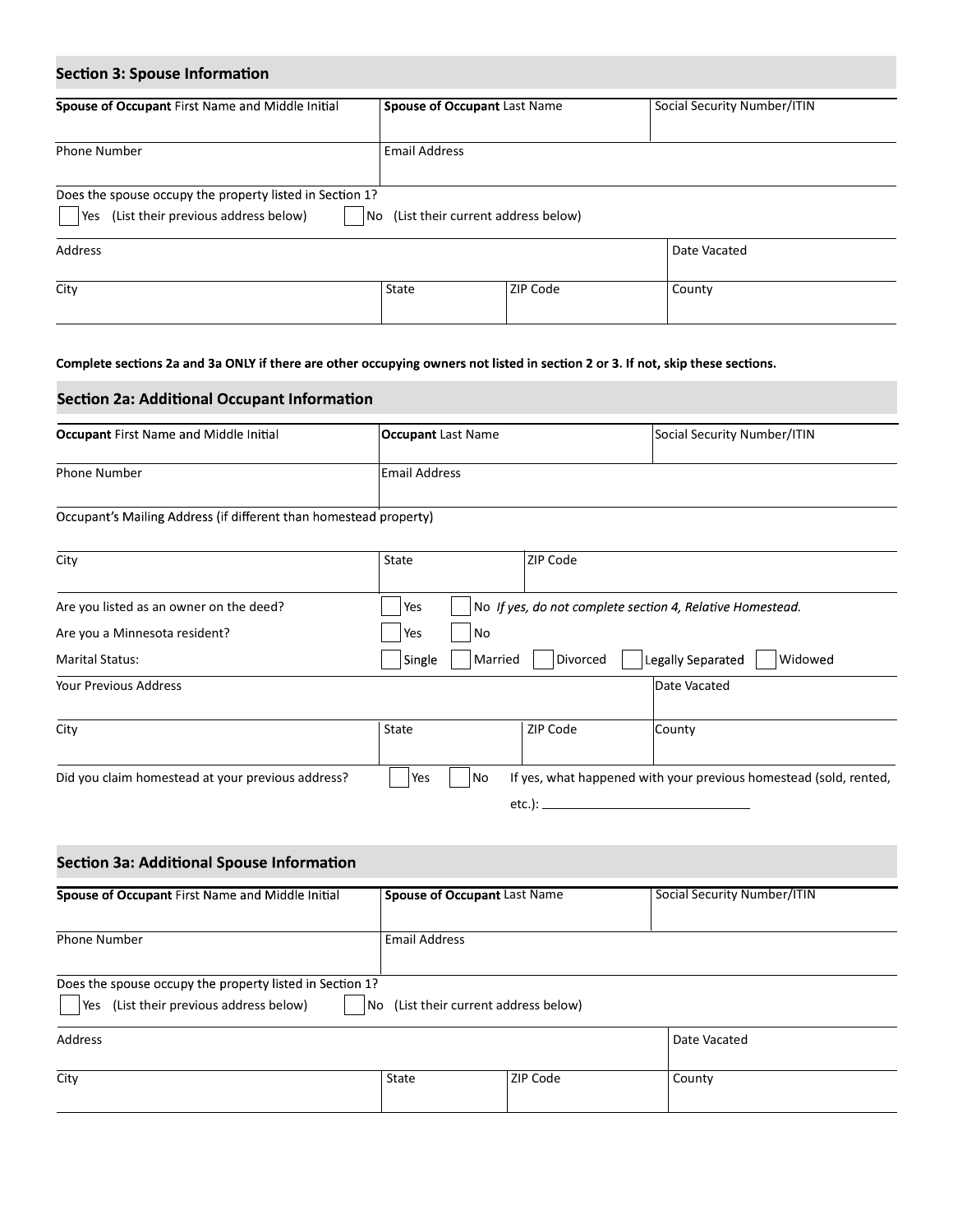| <b>Property Owner</b> First Name and Middle Initial | <b>Property Owner Last Name</b> | Your Relationship to Property Owner |
|-----------------------------------------------------|---------------------------------|-------------------------------------|
| <b>Property Owner Mailing Address</b>               |                                 |                                     |

| <b>Section 4: Relative Homestead</b>                                                                                                            |                          |          |                                     |
|-------------------------------------------------------------------------------------------------------------------------------------------------|--------------------------|----------|-------------------------------------|
| Complete this section ONLY if you are a qualifying relative applying for homestead. Otherwise, skip to Section 5. If there are multiple owners, |                          |          |                                     |
| please attach their information separately.                                                                                                     |                          |          |                                     |
| Property Owner First Name and Middle Initial                                                                                                    | Property Owner Last Name |          | Your Relationship to Property Owner |
|                                                                                                                                                 |                          |          |                                     |
|                                                                                                                                                 |                          |          |                                     |
| <b>Property Owner Mailing Address</b>                                                                                                           |                          |          |                                     |
|                                                                                                                                                 | State                    | ZIP Code | County                              |
| City                                                                                                                                            |                          |          |                                     |
| <b>Phone Number</b>                                                                                                                             | <b>Email Address</b>     |          |                                     |
| Is the property owner a Minnesota resident?                                                                                                     |                          |          |                                     |

### **Section 5: Signature**

I certify that the above information is true and correct to the best of my knowledge. Minnesota Statutes, section 609.41, states that anyone giving<br>false information in order to avoid or reduce their tax obligations is sub

| Signature of Occupant                                | Date |
|------------------------------------------------------|------|
| Signature of Occupant's Spouse (If Applicable)       | Date |
| Signature of Other Occupant (If Applicable)          | Date |
| Signature of Other Occupant's Spouse (If Applicable) | Date |

Complete entire application and mail along with all required attachments to your assessor.